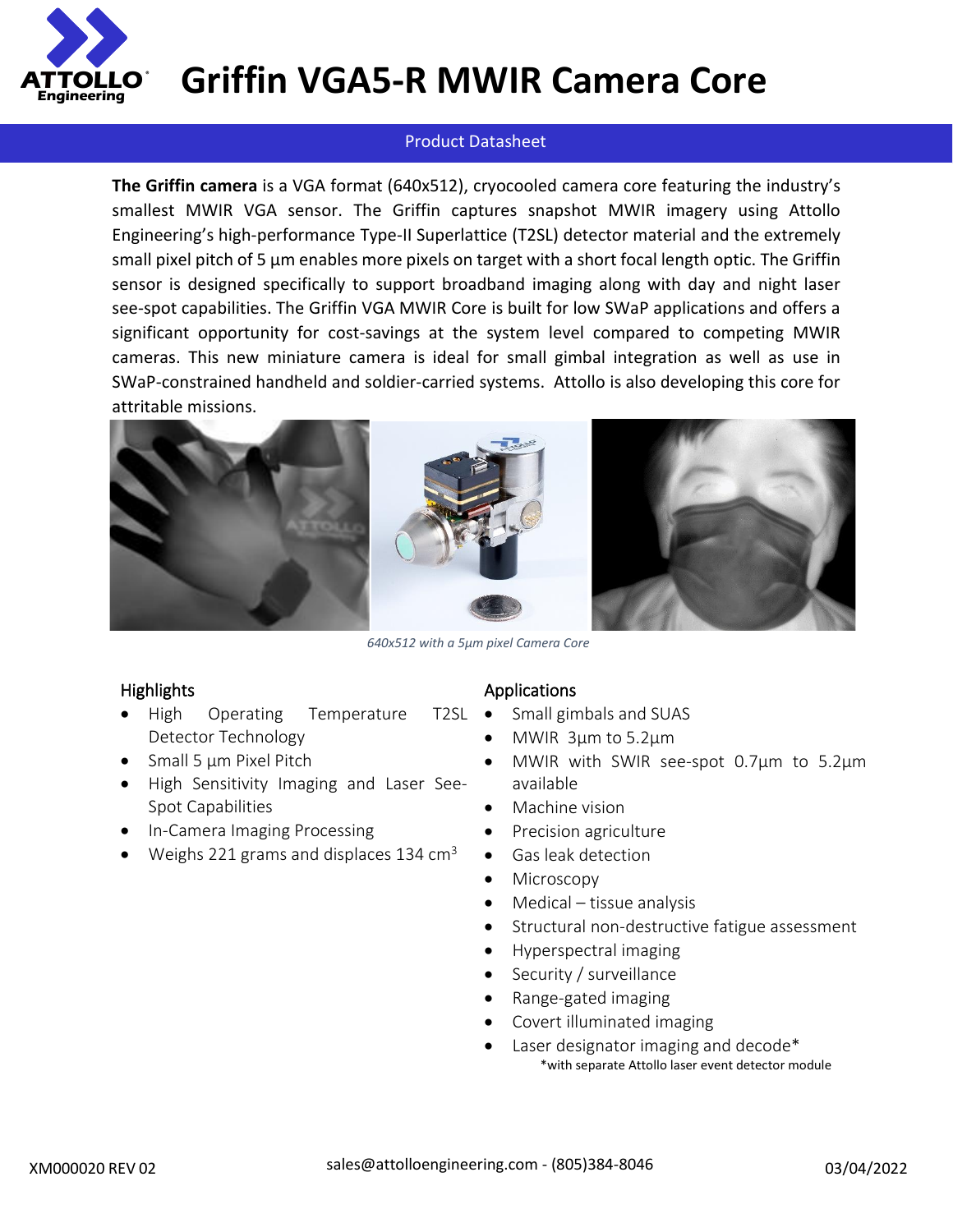

# **Griffin VGA5-R MWIR Camera Core**

The Griffin is designed and manufactured in Attollo's 34,000 ft<sup>2</sup> facility in Camarillo, California. Attollo specializes in sensors that combine infrared and laser imaging as well as standard and custom IDCA designs for your applications – 5" gimbals, man portable, pan and tilt.

### Specifications

| Camera                     |                                                       |
|----------------------------|-------------------------------------------------------|
| <b>Detector Material</b>   | Type-II Superlattice (T2SL)                           |
|                            | $3.0 - 5.2 \mu m$                                     |
| Wavelength Band            | Response down to 0.7 µm available                     |
| <b>Array Format</b>        | 640 x 512                                             |
| <b>Pixel Pitch</b>         | $5 \mu m$                                             |
| <b>Well Capacity</b>       | 2.2Me effective                                       |
| $F/\ddot{t}$               | $F/1.8$ , $F/1.4$ and $F/1.2$ available               |
| Cold Shield Height         | 9.5 <sub>mm</sub>                                     |
| <b>NEDT</b>                | $\leq$ 30mK                                           |
| Operability                | >99.5%                                                |
| <b>Quantum Efficiency</b>  | $>70\%$ (2-5µm)                                       |
| Max Frame Rate             | 30 Hz, 60 Hz, 120 Hz, 220 Hz, Windowing               |
| <b>Imaging Mode</b>        | <b>Global shutter</b>                                 |
| <b>Integration Time</b>    | Presets and user-defined, minimum = $0.1 \,\mu s$     |
|                            | Sync-In (low-latency for see-spot & range-gating);    |
| Triggering                 | Sync-Out                                              |
| <b>Image Processing</b>    | Non-uniformity correction; bad pixel replacement; AGC |
|                            |                                                       |
| Electrical                 |                                                       |
| Input Voltage              | $5 V \pm 10%$                                         |
| <b>Power Consumption</b>   | $\leq$ 5 W steady state, 10 W peak (during cooldown)  |
| Video Output               | Parallel CMOS, Camera Link**, USB3**                  |
| <b>Command and Control</b> | UART, I2C, SPI                                        |

| Mechanical <sup>1</sup> |                          |
|-------------------------|--------------------------|
| Volume                  | 134 cm <sup>3</sup>      |
| Weight                  | 221 <sub>g</sub>         |
| Mounting                | Clamp mounting/Custom    |
| Lens Mount              | Custom options available |
| Connector               | HIROSE DF40-50           |

| Environmental                      |                          |
|------------------------------------|--------------------------|
| <b>Operating Temperature Range</b> | $-20^{\circ}$ C to +71°C |
| Cool Down Time                     | 3 min                    |